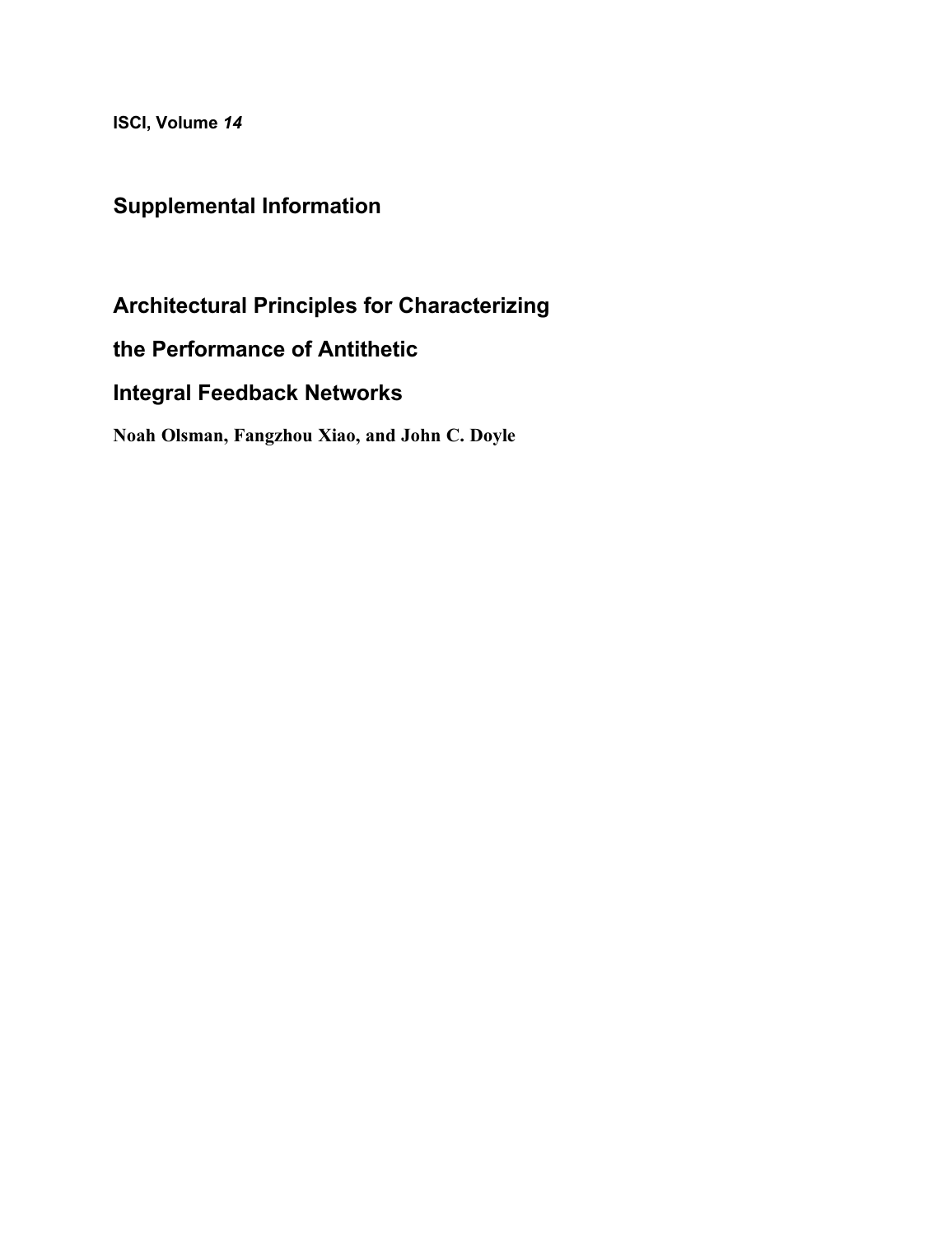## Supporting Information

## Analysis of Stochastic Systems

In this section we derive the approximate expression for the Fano factor of the output species in a stochastic antithetic integral feedback system with two process species. In the following we start from the chemical reaction network description of the antithetic integral feedback system [\(Gillespie](#page-3-0) [\(1977,](#page-3-0) [2000\)](#page-3-1); [Munsky and Khammash](#page-3-2) [\(2006\)](#page-3-2)), write down the chemical master equation for the stochastic system, and perform approximations with justifications to obtain an expression for the Fano factor of the output species. The approximation used is mathematically the same as the so-called linear noise approximation or first order system size expansion [\(Pauls](#page-3-3)[son](#page-3-3) [\(2005\)](#page-3-3)).

We describe the biochemical reactions of anthithetic integral feedback system with two process species:

$$
\begin{array}{cccc}\n0 \xrightarrow{\mu} Z_1 & Z_1 \xrightarrow{\theta_1} Z_1 + X_1 & X_1 \xrightarrow{k} X_1 + X_2 & X_2 \xrightarrow{\theta_2} X_2 + Z_2 \\
X_1 \xrightarrow{\gamma_p} 0 & X_2 \xrightarrow{\gamma_p} 0 \\
Z_1 + Z_2 \xrightarrow{\eta} 0.\n\end{array}
$$

If we assume infinitely strong binding of the anthithetic integral reaction, then limit  $\eta \to \infty$ holds. Hence, at any time, only one of species  $Z_1$  and  $Z_2$  can be non-zero. If both species are non-zero, then they sequester each other infinitely fast through reaction  $Z_1 + Z_2 \rightarrow \emptyset$  until one of them becomes zero. Therefore, we can define variable  $Z = Z_1 - Z_2$ , which has a one-to-one correspondence to species  $Z_1$  and  $Z_2$  counts, where positive  $Z$  indicates counts of  $Z_1$ , and negative *Z* indicates counts of  $Z_2$ .

With this simplification, the dynamics of the stochastic anthithetic integral feedback system can be described by a continuous-time Markov chain (CTMC) over the counts of species *Z*, *X*<sup>1</sup> and  $X_2$  using the following master equation dynamics [Del Vecchio and Murray](#page-3-4) [\(2015\)](#page-3-4):

<span id="page-1-0"></span>
$$
\dot{p}(x_1, x_2, z) = \mu(p(x_1, x_2, z - 1) - p(x_1, x_2, z)) \n+ \theta_1 \max\{z, 0\}[p(x_1 - 1, x_2, z) - p(x_1, x_2, z)] \n+ kx_1[p(x_1, x_2 - 1, z) - p(x_1, x_2, z)] \n+ \theta_2 x_2[p(x_1, x_2, z + 1) - p(x_1, x_2, z)] \n+ \gamma_p[(x_1 + 1)p(x_1 + 1, x_2, z) - x_1 p(x_1, x_2, z)] \n+ \gamma_p[(x_2 + 1)p(x_1, x_2 + 1, z) - x_2 p(x_1, x_2, z)],
$$
\n(1)

where  $p(x_1, x_2, z; t)$  denotes the probability for the system to have  $Z = z$ ,  $X_1 = x_1$ , and  $X_2 = x_2$  at time *t*. Here we use the convention that  $p(x_1, x_2, z) = 0$  whenever  $x_1 < 0$  or  $x_2 < 0$ . Note that *z* denote the difference between count of species  $Z_1$  and  $Z_2$ , so it can take negative values. *Preprint submitted to Elsevier* March 27, 2019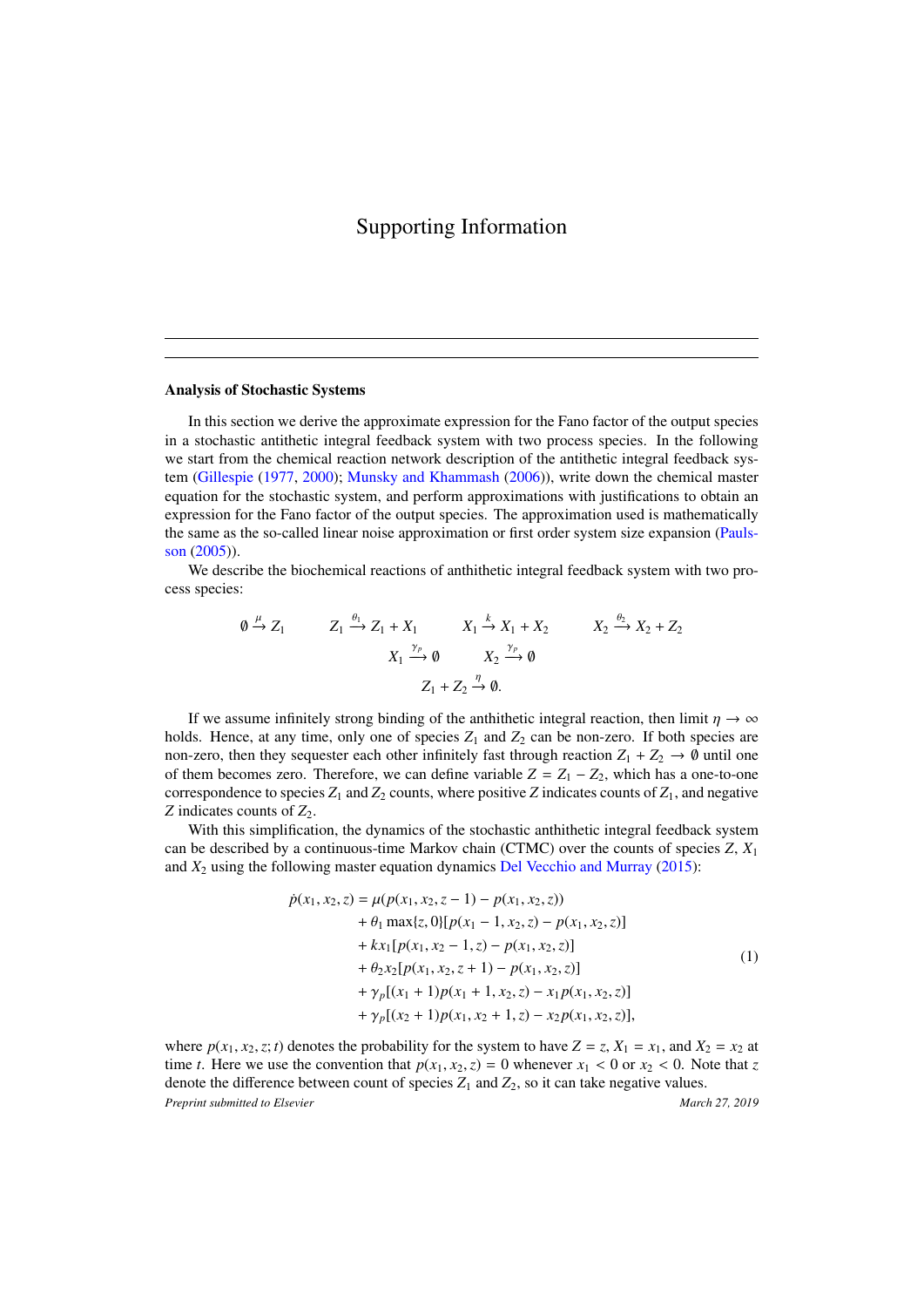We observe that all the terms on the right hand side of equation [\(1\)](#page-1-0) are linear, except for the  $\max\{z, 0\}$  term. We can see this more clearly if we consider the first moment equation.

If we consider the steady state master equation, we set the left hand side to 0 and we apply  $\sum_{x_1, x_2, z} x_1$  with the sum over all  $x_1, x_2 \in \mathbb{N}, z \in \mathbb{Z}$ , then we obtain that

$$
\theta_1 \mathbb{E}(Z|Z \ge 0) \mathbb{P}(Z \ge 0) = \gamma_p \mathbb{E} X_1
$$

Similarly, if we apply  $\sum_{x_1, x_2, z} x_2$ , and  $\sum_{x_1, x_2, z} z$ , we get

$$
k\mathbb{E}X_1=\gamma_p\mathbb{E}X_2\qquad\qquad\mu=\theta_2\mathbb{E}X_2.
$$

The term that prevents us from solving this set of linear equations for the first moments is the  $\max\{z, 0\}$  term, which results in the probability for *Z* to be non-negative in the moment equations.

Therefore, we make a second assumption that  $Z \ge 0$  with probability 1 at steady state. This means  $Z_2$  is zero with probability 1 and this represents a good approximation if the system is stable, without  $Z_1$  oscillating to a very low count.

Under this assumption, we then obtain the linear equation:

$$
\theta_1 \mathbb{E} Z = \gamma_p \mathbb{E} X_1.
$$

Similarly, if we apply sum  $\sum_{x_1, x_2, z} x_1 z$  to the master equation, we obtain a system of linear stinus for steady state moments of both the first and the second order terms. As the system equations for steady-state moments of both the first and the second order terms. As the system of equations becomes cumbersome to solve by hand, a Mathematica script was written to automatically derive and solve the moment equations. Solution gives the Fano factor of  $x_2$  as the following:

$$
\frac{\text{Var}\,X_2}{\mathbb{E}X_2} = \frac{\gamma_p (2\theta_1 k + k\gamma_p + 2\gamma_p^2)}{2\gamma_p^3 - \theta_1 \theta_2 k}.\tag{2}
$$

As  $\gamma_p \to \infty$ , we obtain an additional simplification

$$
\frac{\text{Var}\,X_2}{\mathbb{E}X_2} \sim 1 + \frac{k}{2\gamma_p}
$$

It should be noted that while the Fano factor result derived above are the same as the recent results in [Briat et al.](#page-3-5) [\(2018\)](#page-3-5), the method of derivation and the insights that can be obtained are different. Where [Briat et al.](#page-3-5) [\(2018\)](#page-3-5) derived results using moment invariants from the chemical master equation of the full system without the large  $\eta$  assumption to highlight the invariant properties of the antithetic integral feedback system, we used the large  $\eta$  assumption to derive a simplified chemical master equation equation [\(1\)](#page-1-0) that highlights the almost-linear property of the system. It further suggests that the only nonlinearity,  $max{z, 0}$ , which acts like a saturation effect, is the central nonlinearity that differentiates the full model of antithetic integral feedback from its linearization. We mean this in the sense that, when the system is far from saturation, the linear and nonlinear models exhibit the same behavior. The linearization appears to break down when *Z* frequently becomes negative.

On a more philosophical level, we note that both our result here and the result in [Briat et al.](#page-3-5) [\(2018\)](#page-3-5) can be calculated by brute-force using the linear noise approximation [Paulsson](#page-3-3) [\(2005\)](#page-3-3), however the specific derivations and arguments here and in [Briat et al.](#page-3-5) [\(2018\)](#page-3-5) provide insight about the system beyond the resulting equation.